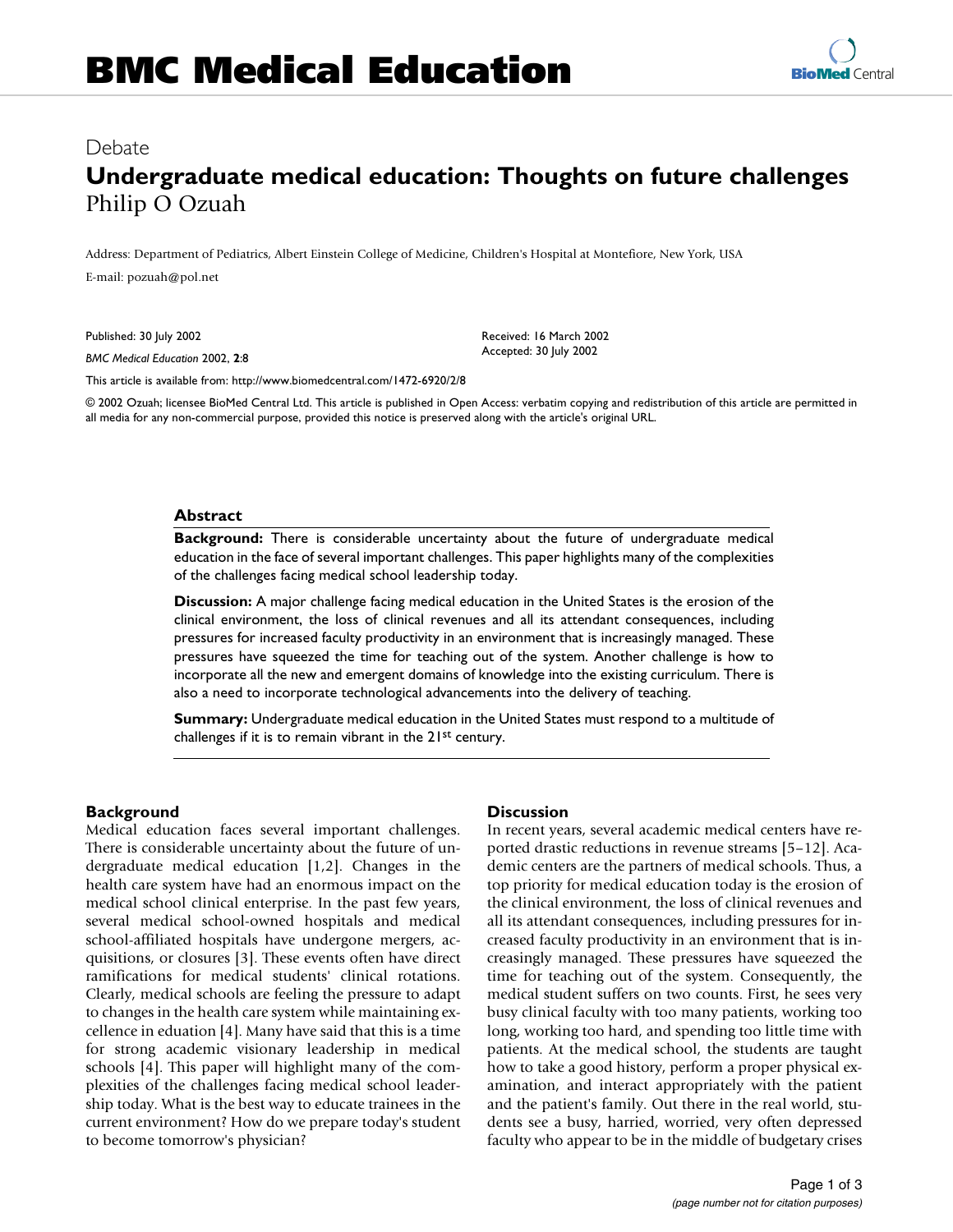all the time. This role modeling must have some impact on our students. It appears that managed care in some form or another will continue to exist along with the cost containment pressures. So in the face of this eroding clinical environment, how can we preserve the best qualities of the medical profession to make sure that there is a faculty who can take good care of patients and be role models for students? How can we preserve the best qualities of clinical education? Medical schools and their leaders must attend to these problems.

Another challenge is how to incorporate all the different subjects, new domains of knowledge, and emergent disciplines into the curriculum in order to produce a more complete physician – one that meets the needs of individuals and populations. What is the best way to integrate molecular medicine, genetics, palliative care, complementary and alternative medicine, nutrition, medical ethics, and information technology into the existing curriculum? We believe that the exclusion of these neglected areas of medical education produces an incomplete physician. However, the curriculum is already packed and no one wants to cut any piece of it out. It is not practical to simply add a bunch of new courses and several additional hours of instruction. Yet, there is a need for change. There are no easy solutions to this challenge. One approach is getting all the stakeholders together to think collectively about possible solutions. Currently, the Albert Einstein College of Medicine has several working groups and committees/ subcommittees looking at these issues. We believe that this is the way to go.

Information technology is another big challenge that demands its own solutions. In many ways it is a moving target because the technology constantly changes, improves, gets faster, gets more wireless, gets more pervasive, and becomes all encompassing. We believe that medical schools have to be as innovative and demanding of ourselves as companies like Charles Schwab, which has developed probably the best web site for the brokerage business of any company in America. Medical schools do not use all the educational possibilities of information technology, either in the classroom or the non-classroom environment. While cost is a significant barrier, such innovations can have a big impact on the area of self-directed learning. Assuming that the physician of 2020 is going to be using computer technology much more than the physician of 2000, we have to train our students now for that world – a world where the physician obtains information in her own way from experts via computer technology, and not necessarily through classrooms. We should aim to educate students now in such a way that they use this technology in their efforts at self-directed learning. It is not just a question of technology but also a question of learning to be critical in evaluating the information available through technology.

Another challenge facing medical education today is that we are training students to practice in an environment of managed care, yet many faculty members do not believe that this is the right environment for the practice of medicine. So how do we prepare students with the appropriate skills to be proficient in the current environment and yet teach them how to practice in an ideal environment? Currently, many schools are educating their students to function properly in a managed care environment. Should Einstein be doing that? Is that the environment we want physicians of the future to practice in? So, how should we prepare our students so as to know what the ideal patientdoctor relationship should be, and yet, prepare them for the real world? That is the challenge.

Proprietary medicine has made a come back and students are being placed in these environments. This is similar to the practice in 1900 when students were placed in apprenticeships physicians who were practicing in the community. Then came the idea of a full-time faculty and hospital affiliation. Now, it is all changing again. A lot of medical schools have thrown up their hands and said: let the students go out there and learn how to be a real doctor and how a real doctor practices. Is this the best approach? There is a clear need to train medical students in settings beyond the hospital wards. There is a need for rigorous ambulatory training. However, the concern is that many ambulatory practices are so tightly controlled and managed such that it is difficult to devote the optimal amount of time for each patient. Therefore, farming students out to such venues requires careful consideration and monitoring.

Finally, we believe that medical schools are going to have to confront the issue of distance learning in the near future. While it may not be possible to teach entire courses through distance learning, medical schools should explore the advantages of such technology. For example, during clinical rotations when students are dispersed at various clinical sites, there may be distance learning and video conferencing. Through this mechanism, students could come together and interact during the didactic aspects of clinical education. Distance learning technology could provide an avenue for doing this without losing travel time. But the challenge would be in developing curricula that take full advantage of the promise of distance technology while maintaining the important personal contact among students and between students and faculty.